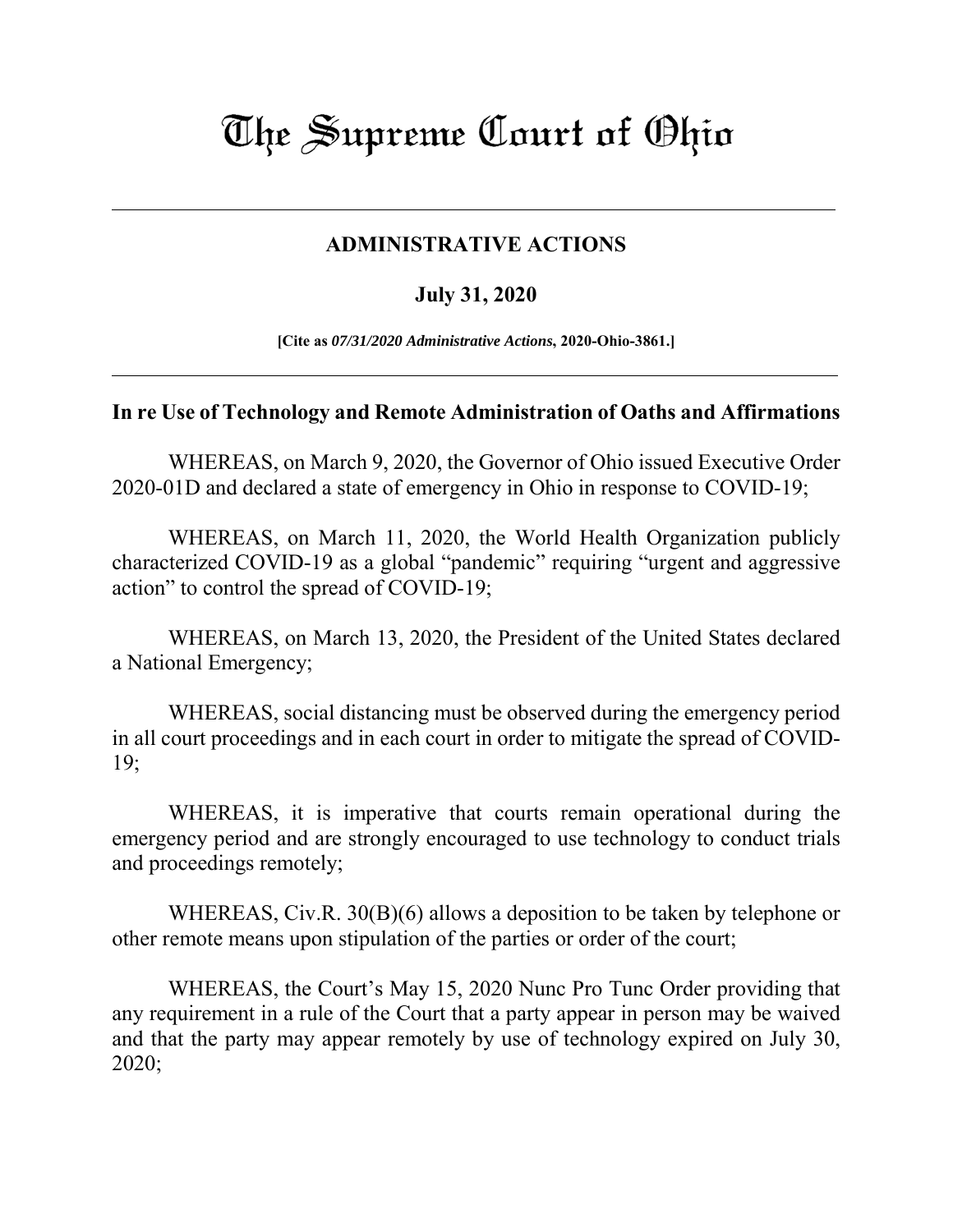WHEREAS, the Court's June 3, 2020 Order providing that an oath or an affirmation required by a rule of the Court may be administered remotely by use of audio or video communication technology expired on July 30, 2020;

WHEREAS, the Court has released over \$6,000,000 in emergency-grant funding to help local courts purchase technology equipment to deal with the impact of the COVID-19 emergency and the necessary measures to mitigate the spread of virus;

NOW THEREFORE, the Court hereby orders the following:

(A) This order shall apply retroactively to the date of the emergency declared by Executive Order 2020-01D and shall remain in effect until further order of the Court.

(B) As used in this order:

(1) "Rules of the Court" means the following rules promulgated by the Court:

- (a) The Ohio Code of Judicial Conduct;
- (b) The Ohio Rules of Appellate Procedure;
- (c) The Ohio Rules of Civil Procedure;
- (d) The Ohio Rules of Criminal Procedure;
- (e) The Ohio Rules of Evidence;
- (f) The Ohio Rules of Juvenile Procedure;
- (g) The Ohio Rules of Professional Conduct;
- (h) The Ohio Traffic Rules;
- (i) The Rules for Appointment of Counsel in Capital Cases;
- (j) The Rules for the Government of the Bar of Ohio;